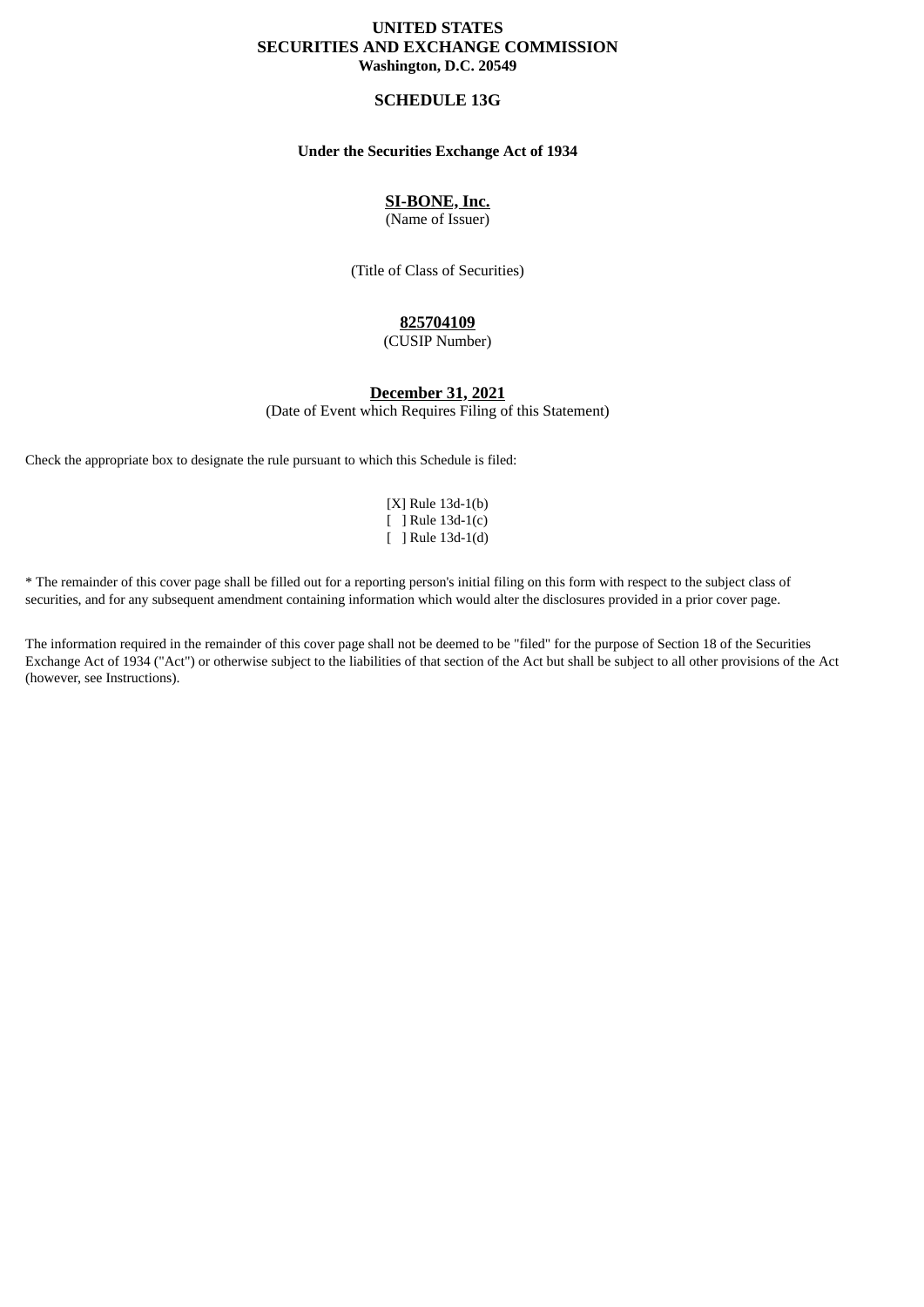| $\mathbf{1}$                                                                                                                         | <b>NAME OF REPORTING PERSON</b><br>Brown Advisory Incorporated ("BAI")                                           |   |                                                 |  |
|--------------------------------------------------------------------------------------------------------------------------------------|------------------------------------------------------------------------------------------------------------------|---|-------------------------------------------------|--|
|                                                                                                                                      | I.R.S. IDENTIFICATION NO. OF ABOVE PERSON (ENTITIES ONLY)<br>52-2112409                                          |   |                                                 |  |
| 2                                                                                                                                    | <b>CHECK THE APPROPRIATE BOX IF A MEMBER OF A GROUP</b><br>$(a)$ $[$ $]$<br>$(b)$ [ ]                            |   |                                                 |  |
| 3                                                                                                                                    | <b>SEC USE ONLY</b>                                                                                              |   |                                                 |  |
| 4                                                                                                                                    | <b>CITIZENSHIP OR PLACE OF ORGANIZATION</b><br>Brown Advisory Incorporated is a Maryland Corporation.            |   |                                                 |  |
| <b>NUMBER OF</b><br><b>SHARES</b><br><b>BENEFICIALLY</b><br><b>OWNED BY</b><br><b>EACH</b><br><b>REPORTING</b><br><b>PERSON WITH</b> |                                                                                                                  | 5 | <b>SOLE VOTING POWER</b><br>2,736,923           |  |
|                                                                                                                                      |                                                                                                                  | 6 | <b>SHARED VOTING POWER</b><br>$\Omega$          |  |
|                                                                                                                                      |                                                                                                                  | 7 | <b>SOLE DISPOSITIVE POWER</b><br>$\overline{0}$ |  |
|                                                                                                                                      |                                                                                                                  | 8 | <b>SHARED DISPOSITIVE POWER</b><br>3,177,024    |  |
| 9                                                                                                                                    | <b>AGGREGATE AMOUNT BENEFICIALLY OWNED BY EACH REPORTING PERSON</b><br>3,177,024                                 |   |                                                 |  |
| 10                                                                                                                                   | <b>CHECK BOX IF THE AGGREGATE AMOUNT IN ROW (9) EXCLUDES CERTAIN SHARES</b><br>$\begin{bmatrix} 1 \end{bmatrix}$ |   |                                                 |  |
| 11                                                                                                                                   | PERCENT OF CLASS REPRESENTED BY AMOUNT IN ROW (9)<br>9.49%                                                       |   |                                                 |  |
| 12                                                                                                                                   | <b>TYPE OF REPORTING PERSON</b><br>HC (Control Entity)                                                           |   |                                                 |  |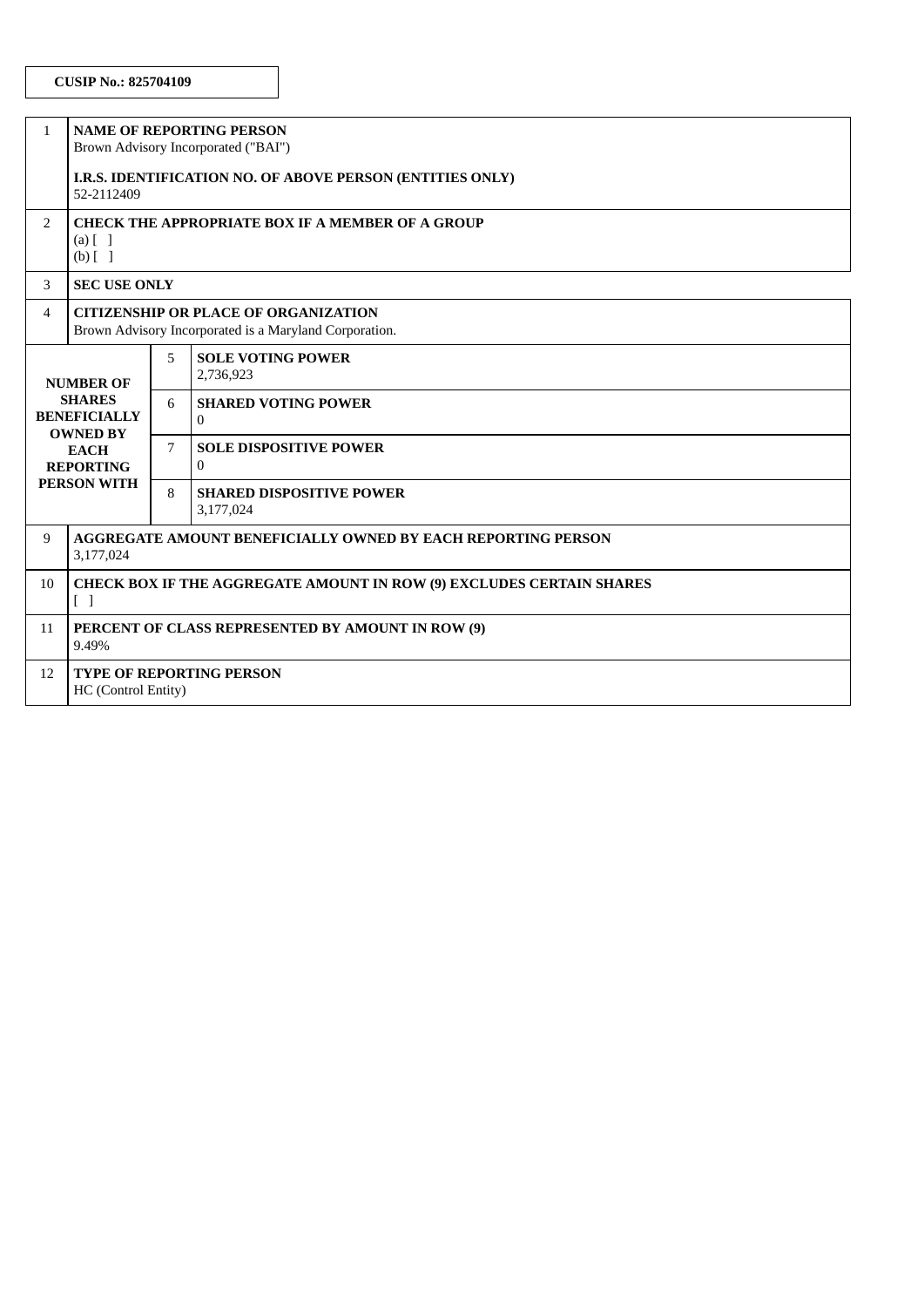| $\mathbf{1}$                                                                                                                         | <b>NAME OF REPORTING PERSON</b><br>Brown Investment Advisory & Trust Company ("BIATC")                                |   |                                               |  |  |
|--------------------------------------------------------------------------------------------------------------------------------------|-----------------------------------------------------------------------------------------------------------------------|---|-----------------------------------------------|--|--|
|                                                                                                                                      | I.R.S. IDENTIFICATION NO. OF ABOVE PERSON (ENTITIES ONLY)<br>52-1811121                                               |   |                                               |  |  |
| $\overline{2}$                                                                                                                       | <b>CHECK THE APPROPRIATE BOX IF A MEMBER OF A GROUP</b><br>$(a)$ $\begin{bmatrix} 1 \end{bmatrix}$<br>$(b)$ []        |   |                                               |  |  |
| 3                                                                                                                                    | <b>SEC USE ONLY</b>                                                                                                   |   |                                               |  |  |
| 4                                                                                                                                    | <b>CITIZENSHIP OR PLACE OF ORGANIZATION</b><br>Brown Investment Advisory & Trust Company is a Maryland Trust Company. |   |                                               |  |  |
| <b>NUMBER OF</b><br><b>SHARES</b><br><b>BENEFICIALLY</b><br><b>OWNED BY</b><br><b>EACH</b><br><b>REPORTING</b><br><b>PERSON WITH</b> |                                                                                                                       | 5 | <b>SOLE VOTING POWER</b><br>16,424            |  |  |
|                                                                                                                                      |                                                                                                                       | 6 | <b>SHARED VOTING POWER</b><br>$\overline{0}$  |  |  |
|                                                                                                                                      |                                                                                                                       | 7 | <b>SOLE DISPOSITIVE POWER</b><br>$\mathbf{0}$ |  |  |
|                                                                                                                                      |                                                                                                                       | 8 | <b>SHARED DISPOSITIVE POWER</b><br>16,424     |  |  |
| 9                                                                                                                                    | <b>AGGREGATE AMOUNT BENEFICIALLY OWNED BY EACH REPORTING PERSON</b><br>16,424                                         |   |                                               |  |  |
| 10                                                                                                                                   | <b>CHECK BOX IF THE AGGREGATE AMOUNT IN ROW (9) EXCLUDES CERTAIN SHARES</b><br>$\lceil$ $\rceil$                      |   |                                               |  |  |
| 11                                                                                                                                   | PERCENT OF CLASS REPRESENTED BY AMOUNT IN ROW (9)<br>0.05%                                                            |   |                                               |  |  |
| 12                                                                                                                                   | <b>TYPE OF REPORTING PERSON</b><br>BK (Bank)                                                                          |   |                                               |  |  |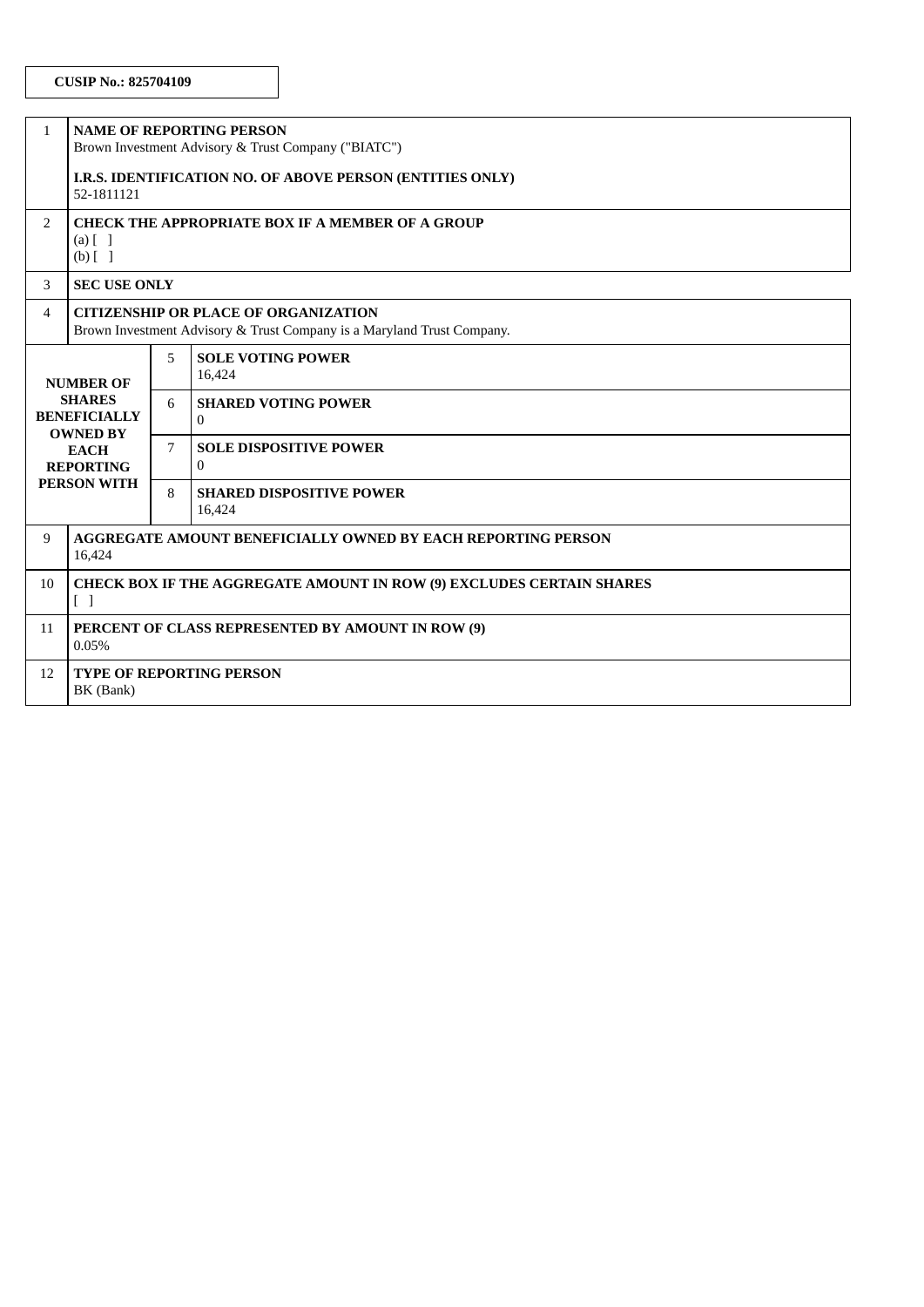| $\mathbf{1}$                                                                                                                         | <b>NAME OF REPORTING PERSON</b><br>Brown Advisory LLC (BALLC)                                                    |   |                                               |  |
|--------------------------------------------------------------------------------------------------------------------------------------|------------------------------------------------------------------------------------------------------------------|---|-----------------------------------------------|--|
|                                                                                                                                      | I.R.S. IDENTIFICATION NO. OF ABOVE PERSON (ENTITIES ONLY)<br>26-0680642                                          |   |                                               |  |
| $\overline{2}$                                                                                                                       | <b>CHECK THE APPROPRIATE BOX IF A MEMBER OF A GROUP</b><br>$(a)$ $\begin{bmatrix} 1 \end{bmatrix}$<br>$(b)$ []   |   |                                               |  |
| 3                                                                                                                                    | <b>SEC USE ONLY</b>                                                                                              |   |                                               |  |
| 4                                                                                                                                    | <b>CITIZENSHIP OR PLACE OF ORGANIZATION</b><br>Brown Advisory LLC is a Maryland Limited Liability Corporation.   |   |                                               |  |
| <b>NUMBER OF</b><br><b>SHARES</b><br><b>BENEFICIALLY</b><br><b>OWNED BY</b><br><b>EACH</b><br><b>REPORTING</b><br><b>PERSON WITH</b> |                                                                                                                  | 5 | <b>SOLE VOTING POWER</b><br>2,720,499         |  |
|                                                                                                                                      |                                                                                                                  | 6 | <b>SHARED VOTING POWER</b><br>$\Omega$        |  |
|                                                                                                                                      |                                                                                                                  | 7 | <b>SOLE DISPOSITIVE POWER</b><br>$\mathbf{0}$ |  |
|                                                                                                                                      |                                                                                                                  | 8 | <b>SHARED DISPOSITIVE POWER</b><br>3,160,600  |  |
| 9                                                                                                                                    | AGGREGATE AMOUNT BENEFICIALLY OWNED BY EACH REPORTING PERSON<br>3,160,600                                        |   |                                               |  |
| 10                                                                                                                                   | <b>CHECK BOX IF THE AGGREGATE AMOUNT IN ROW (9) EXCLUDES CERTAIN SHARES</b><br>$\begin{bmatrix} 1 \end{bmatrix}$ |   |                                               |  |
| 11                                                                                                                                   | PERCENT OF CLASS REPRESENTED BY AMOUNT IN ROW (9)<br>9.44%                                                       |   |                                               |  |
| 12                                                                                                                                   | <b>TYPE OF REPORTING PERSON</b><br>IA (Investment Adviser)                                                       |   |                                               |  |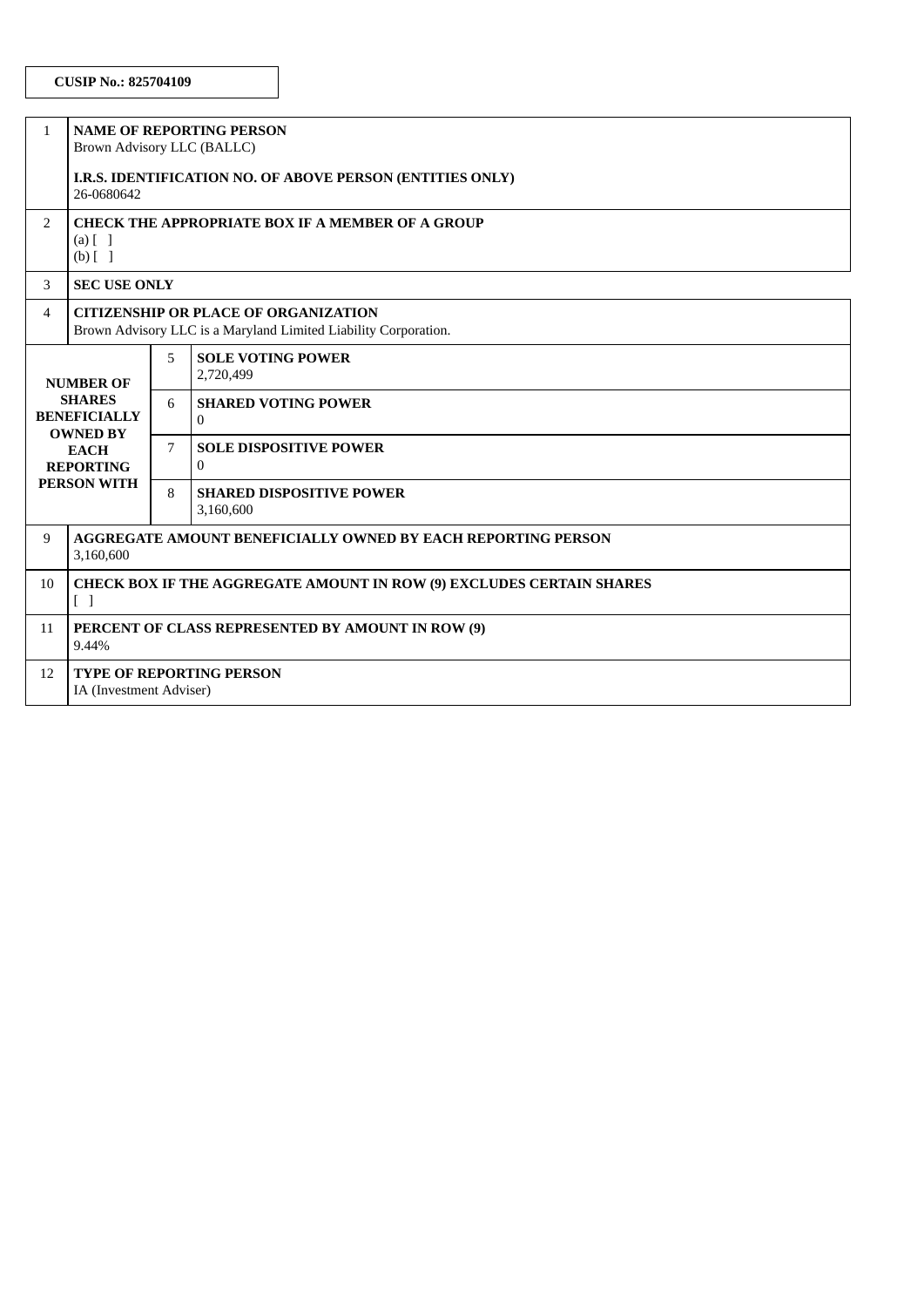#### **ITEM 1(a). NAME OF ISSUER:**

SI-BONE, Inc.

### **ITEM 1(b). ADDRESS OF ISSUER'S PRINCIPAL EXECUTIVE OFFICES:**

#### **ITEM 2(a). NAME OF PERSON FILING:**

Brown Advisory Incorporated ("BAI") Brown Investment Advisory & Trust Company ("BIATC") Brown Advisory LLC (BALLC)

#### **ITEM 2(b). ADDRESS OF PRINCIPAL BUSINESS OFFICE OR, IF NONE, RESIDENCE:**

### **ITEM 2(c). CITIZENSHIP:**

Brown Advisory Incorporated is a Maryland Corporation. Brown Investment Advisory & Trust Company is a Maryland Trust Company. Brown Advisory LLC is a Maryland Limited Liability Corporation.

#### **ITEM 2(d). TITLE OF CLASS OF SECURITIES:**

#### **ITEM 2(e). CUSIP NUMBER:**

825704109

## ITEM 3. IF THIS STATEMENT IS FILED PURSUANT TO SECTION 240.13d-1(b), or 13d-2(b) or (c) CHECK WHETHER THE **PERSON FILING IS A:**

- (a) [ ] Broker or dealer registered under Section 15 of the Act (15 U.S.C. 78c);
- (b)  $\Box$  Bank as defined in Section 3(a)(6) of the Act (15 U.S.C. 78c);
- (c) [ ] Insurance company as defined in Section 3(a)(19) of the Act (15 U.S.C. 78c);
- (d) [ ] Investment company registered under Section 8 of the Investment Company Act of 1940 (15 U.S.C 80a-8);
- (e)  $\lbrack$  An investment adviser in accordance with 240.13d-1(b)(1)(ii)(E);
- (f)  $\left[ \right]$  An employee benefit plan or endowment fund in accordance with 240.13d-1(b)(1)(ii)(F);
- (g)  $\left[\right]$  A parent holding company or control person in accordance with 240.13d-1(b)(1)(ii)(G);
- (h) [ ] A savings associations as defined in Section 3(b) of the Federal Deposit Insurance Act (12 U.S.C. 1813);
- (i)  $\left[ \ \right]$  A church plan that is excluded from the definition of an investment company under Section 3(c)(14) of the Investment Company Act of 1940 (15 U.S.C. 80a-3);
- (i)  $\left[ \right]$  A non-U.S. institution in accordance with 240.13d-1(b)(1)(ii)(J);
- (k) [ ] Group, in accordance with 240.13d-1(b)(1)(ii)(K). If filing as a non-U.S. institution in accordance with 240.13d1(b)(1)(ii)(J), please specify the type of institution:

#### **ITEM 4. OWNERSHIP**

### **(a) Amount beneficially owned:**

#### **(b) Percent of class:**

#### **(c) Number of shares as to which the person has:**

(i) sole power to vote or to direct the vote:

Brown Advisory Incorporated ("BAI") - 2,736,923 Brown Investment Advisory & Trust Company ("BIATC") - 16,424 Brown Advisory LLC (BALLC) - 2,720,499

(ii) shared power to vote or to direct the vote:

Brown Advisory Incorporated ("BAI") - 0 Brown Investment Advisory & Trust Company ("BIATC") - 0 Brown Advisory LLC (BALLC) - 0

(iii) sole power to dispose or direct the disposition of: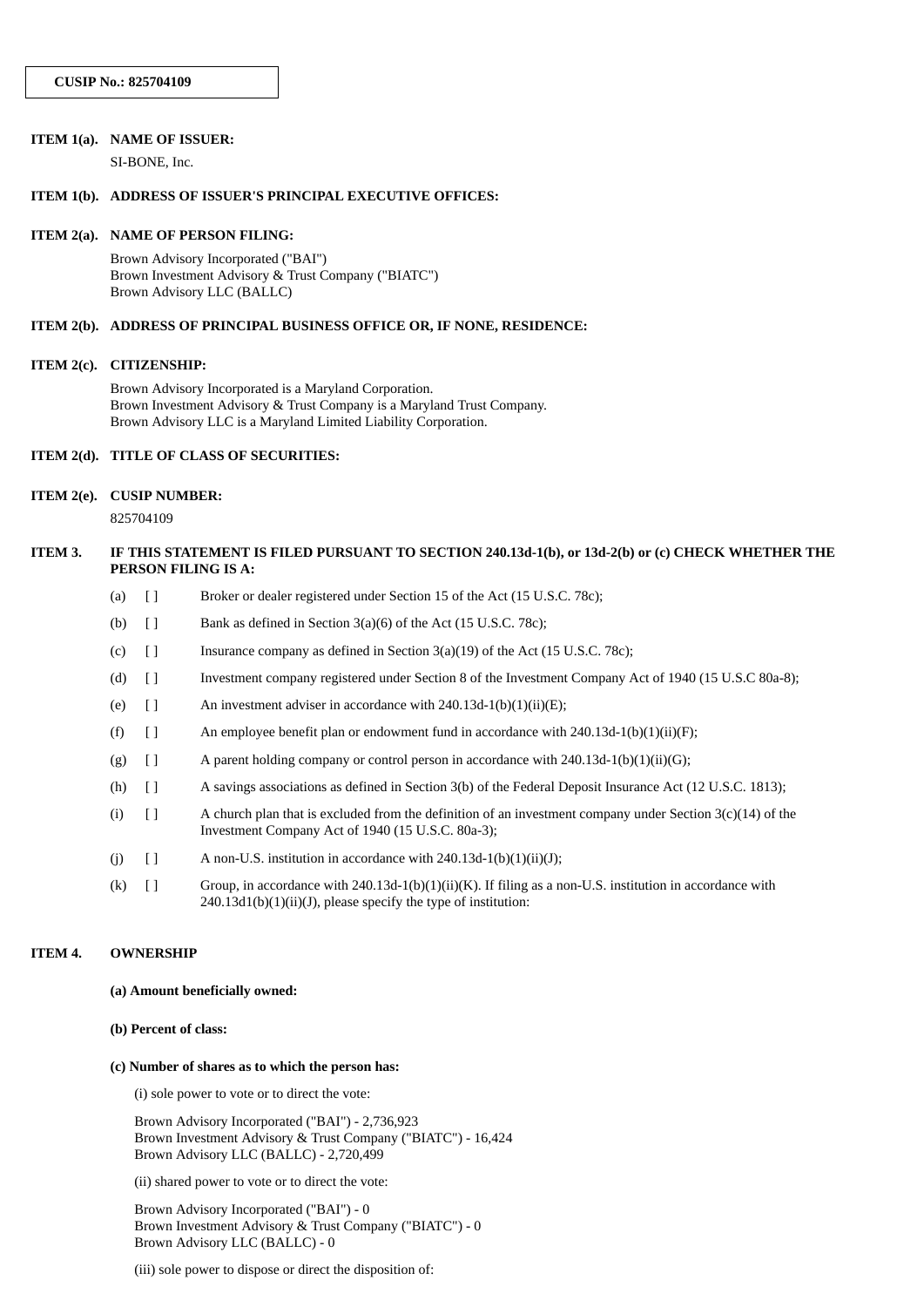Brown Advisory Incorporated ("BAI") - 0 Brown Investment Advisory & Trust Company ("BIATC") - 0 Brown Advisory LLC (BALLC) - 0

(iv) shared power to dispose or to direct the disposition of:

Brown Advisory Incorporated ("BAI") - 3,177,024 Brown Investment Advisory & Trust Company ("BIATC") - 16,424 Brown Advisory LLC (BALLC) - 3,160,600

## **ITEM 5. OWNERSHIP OF FIVE PERCENT OR LESS OF A CLASS:**

If this statement is being filed to report the fact that as of the date hereof the reporting person has ceased to be the beneficial owner of more than five percent of the class of securities, check the following [ ].

## **ITEM 6. OWNERSHIP OF MORE THAN FIVE PERCENT ON BEHALF OF ANOTHER PERSON:**

## **ITEM 7. IDENTIFICATION AND CLASSIFICATION OF THE SUBSIDIARY WHICH ACQUIRED THE SECURITY BEING REPORTED ON BY THE PARENT HOLDING COMPANY:**

# **ITEM 8. IDENTIFICATION AND CLASSIFICATION OF MEMBERS OF THE GROUP:**

### **ITEM 9. NOTICE OF DISSOLUTION OF GROUP:**

## **ITEM 10. CERTIFICATION:**

By signing below I certify that, to the best of my knowledge and belief, the securities referred to above were acquired and are held in the ordinary course of business and were not acquired and are not held for the purpose of or with the effect of changing or influencing the control of the issuer of the securities and were not acquired and are not held in connection with or as a participant in any transaction having that purpose or effect.